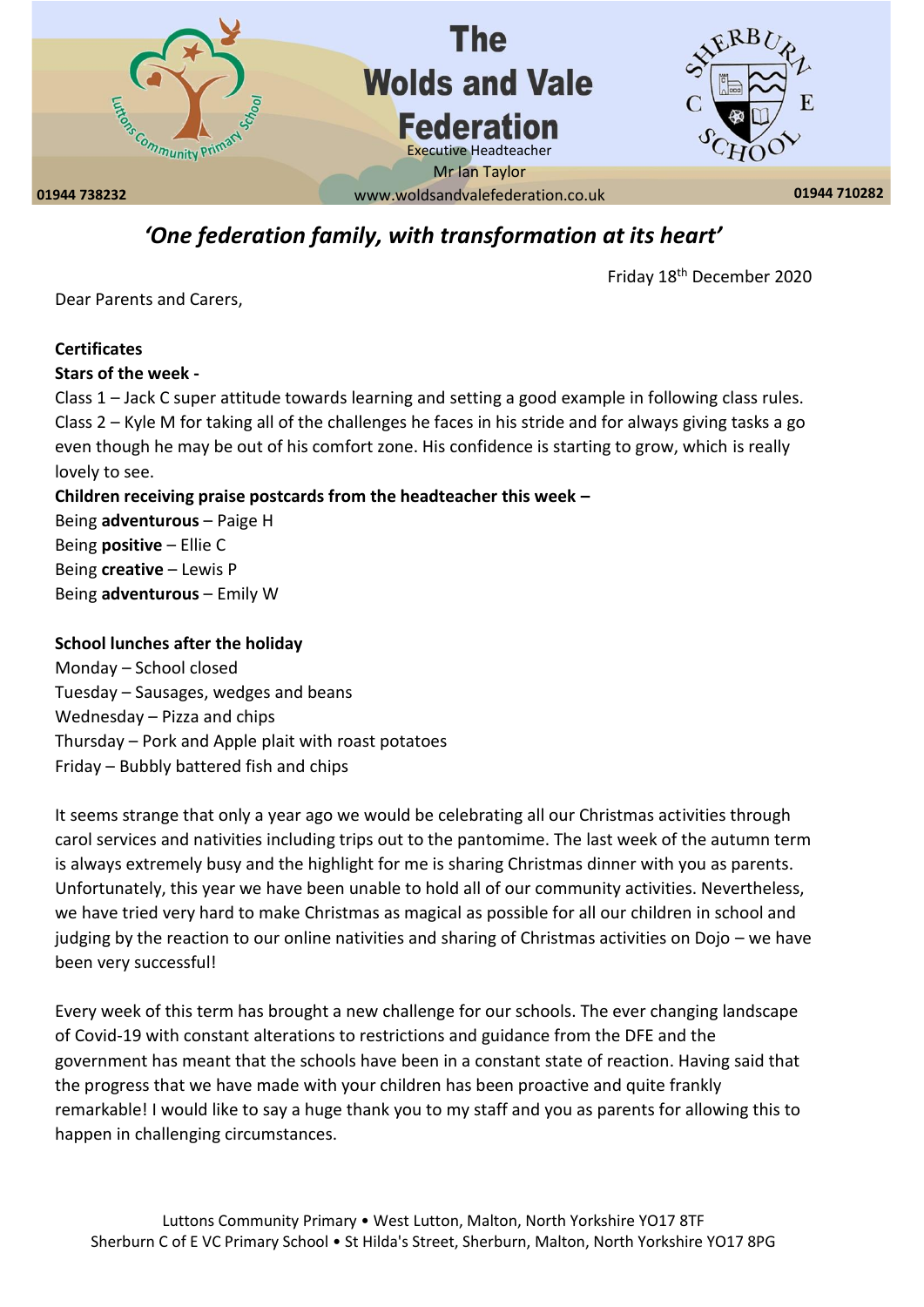

Enjoy Christmas this year as more than ever we deserve some cheer. Make it as special and as exciting as you can for your family and children. Continue to do as many things as normal following restrictions and I am sure that with a safe and common sense approach the excitement for the children will be just as high as Christmases past, present and future!

## **From the Chair of Governors, Val Bottomley**

Many thanks to all our parents who have continued to give their support to our hard working staff in both schools during these difficult times.

In order to 'attend' meetings and training courses, Governors have had to learn new skills, using Zoom, Skype for Business and, for next term, Microsoft Teams. Some of us have been more successful than others, but I think I'm just about getting there. Our priority at the moment is to ensure that our schools are as safe and 'child - friendly' as possible for your children and our staff and that we are following Government and County guidelines.

This term we have lost two long term Governors, Rev. Andy Bowden and Rev.

Joe Kinsella. In September, Andy was asked to be a member of the Interim Executive Board of Weaverthorpe CE Primary School, which meant a significantly increased workload. Joe will be taking up a new post in the New Year and as yet we have no news of his successor. We wish them both well and thank them for their thoughtfulness and hard work as governors.

We now welcome new governors Dan Outhart as a Co-opted Governor and Sally Gibbon as an Associate Governor.

It has been a very odd end of term. I know that staff have been making sure that the children have exciting activities to celebrate Christmas, but I've missed the chance to buy presents at our Christmas Fairs, Christmas Dinners to share with the children and Christmas performances I could come and see. Let us hope that 2021 will bring more control over this virus and less disruption to our lives.

On behalf of all the Governors I'd like to wish you peace and joy at Christmas and a better 2021.

#### **Christmas performances**

We hope you enjoyed our Christmas performances posted on Class Dojo.

## **Reception places for September 2021**

FAO Parents of Nursery Children (born between 1 September 2016 and 31 August 2017) If you have a child who falls into the age range above they are due to start school in September 2021 and you must apply for a primary school place for them to start in Reception. Important – you must apply for a school place even if your child has an older sibling at the school or